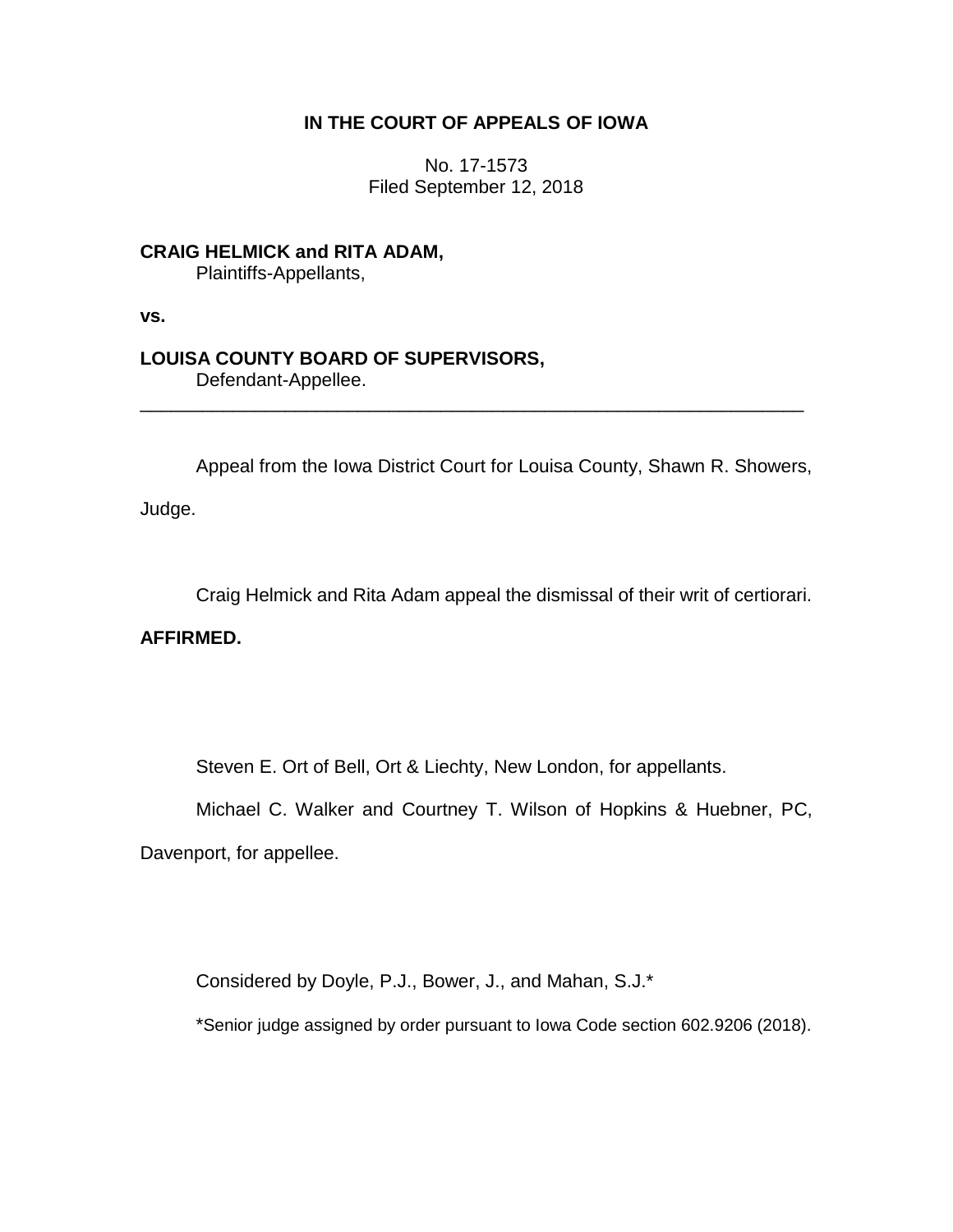#### **MAHAN, Senior Judge.**

Craig Helmick and Rita Adam appeal the district court's dismissal of their petition for writ of certiorari. Helmick and Adam were appointed chairman and vice-chairman, respectively, of the Louisa County Board of Health (BOH) by the Louisa County Board of Supervisors (BOS) for three-year terms. After a disagreement regarding salary increases for employees of the BOH, the BOS removed Helmick and Adam pursuant to Iowa Code section 331.321(3) (2017) prior to the end of their terms. The BOS cited Helmick and Adam's failure to meet and communicate with the BOS in its written orders. Helmick and Adam sought a writ of certiorari from the district court challenging the BOS's authority to remove them under section 331.321(3), which the court denied. In this appeal, Helmick and Adam challenge the BOS's authority to remove them under section 331.321(3). They argue, because of their status as officers, removal is only proper under Iowa Code chapter 66 through judicial action. Additionally, they argue their appointment for a term of years prevents their removal without just cause. Finally, they contest the reasoning provided by the BOS for their removal.

In this certiorari action, we review for correction of legal error. *See State Pub. Def. v. Iowa Dist. Ct. for Woodbury Cty.*, 731 N.W.2d 680, 683 (Iowa 2007). "A writ of certiorari lies where a lower board, tribunal, or court has exceeded its jurisdiction or otherwise acted illegally . . . . " *State Pub. Def. v. Iowa Dist. Ct. for Polk Cty.*, 721 N.W.2d 570, 572 (Iowa 2006) (quoting *State Pub. Def. v. Iowa Dist. Ct. for Black Hawk Cty.*, 633 N.W.2d 280, 282 (Iowa 2001)). A court acts illegally when its findings are not supported by substantial evidence or it has not properly applied the law. *Id.*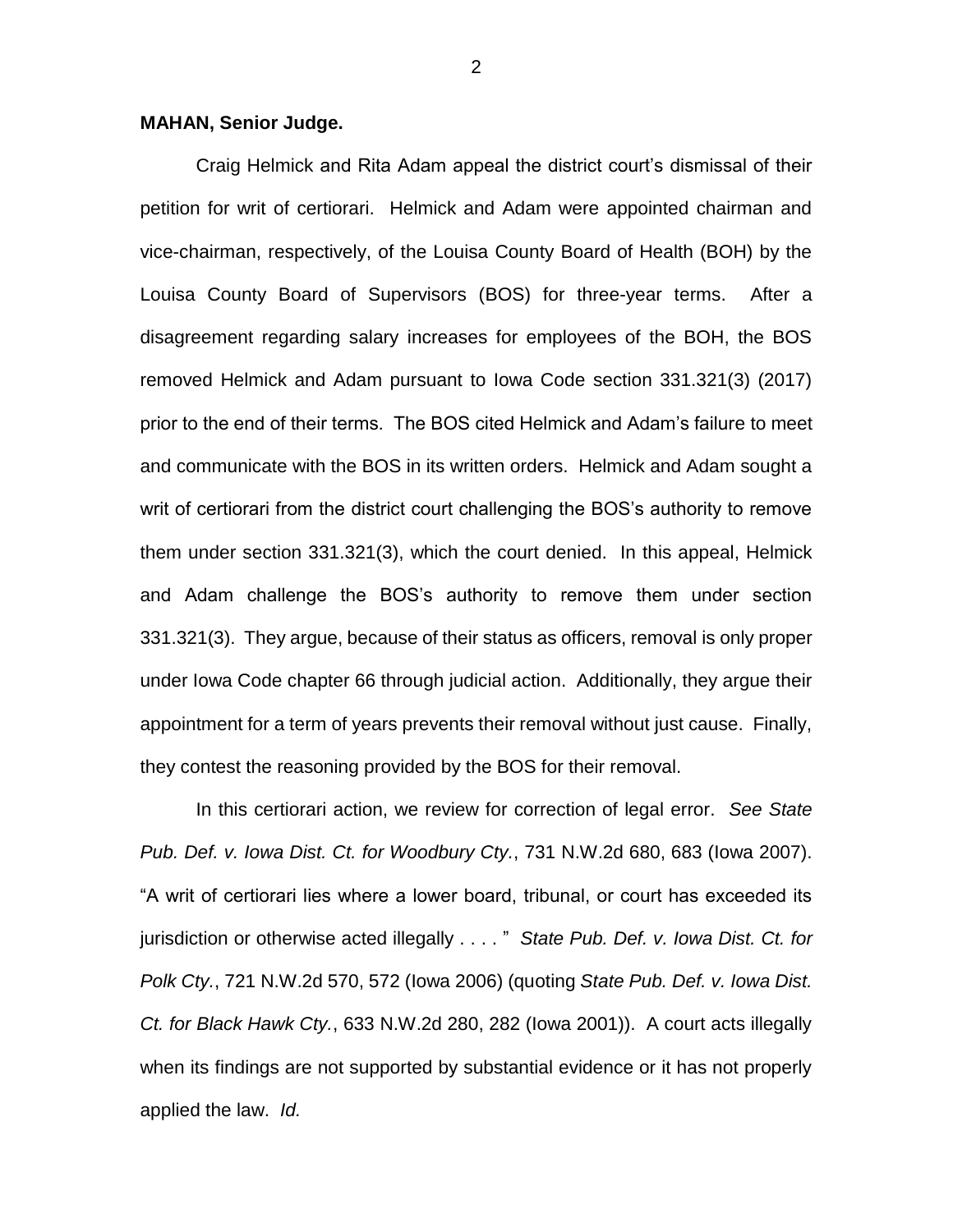Both parties agree Iowa Code section 331.321(1)(c) endows a BOS with the duty to appoint members to its county BOH. However, they disagree on the use of section 331.321(3) to remove members of the county BOH. Iowa Code section 331.321(3) states:

Except as otherwise provided by state law, a person appointed in subsection 1 may be removed by written order. The order shall give the reasons and be filed in the office of the auditor, and a copy shall be sent by certified mail to the person removed who, upon request filed with the auditor within thirty days of the date of mailing the copy, shall be granted a public hearing before the board on all issues connected with the removal. The hearing shall be held within thirty days of the date the request is filed unless the person removed requests a later date.

Helmick and Adam contend section 331.321(3)'s preface, "[e]xcept as otherwise provided by state law," dictates that any other statutorily-authorized removal procedure supersedes section 331.321(3). They argue because of their status as officers, 1 Iowa Code chapter 66 controls and they may only be removed by judicial action.

When interpreting statutory language, our goal is to effectuate the legislature's intent and avoid absurd results. *See Am. Asbestos Training Ctr., Ltd. v. E. Iowa Comty. Coll.*, 463 N.W.2d 56, 58 (Iowa 1990). We do not search beyond a statute's express language when the plain meaning is clear. *See id.* But when statutory language is ambiguous, "we apply familiar principles of statutory construction." *Id.* And "[w]hen more than one statute is pertinent to the inquiry,

 $\overline{a}$ 

<sup>&</sup>lt;sup>1</sup> Iowa Code section 137.102 states: "Officers' means a local board of health chairperson, vice chairperson, and secretary, and other officers which may be names at the discretion of the local board of health."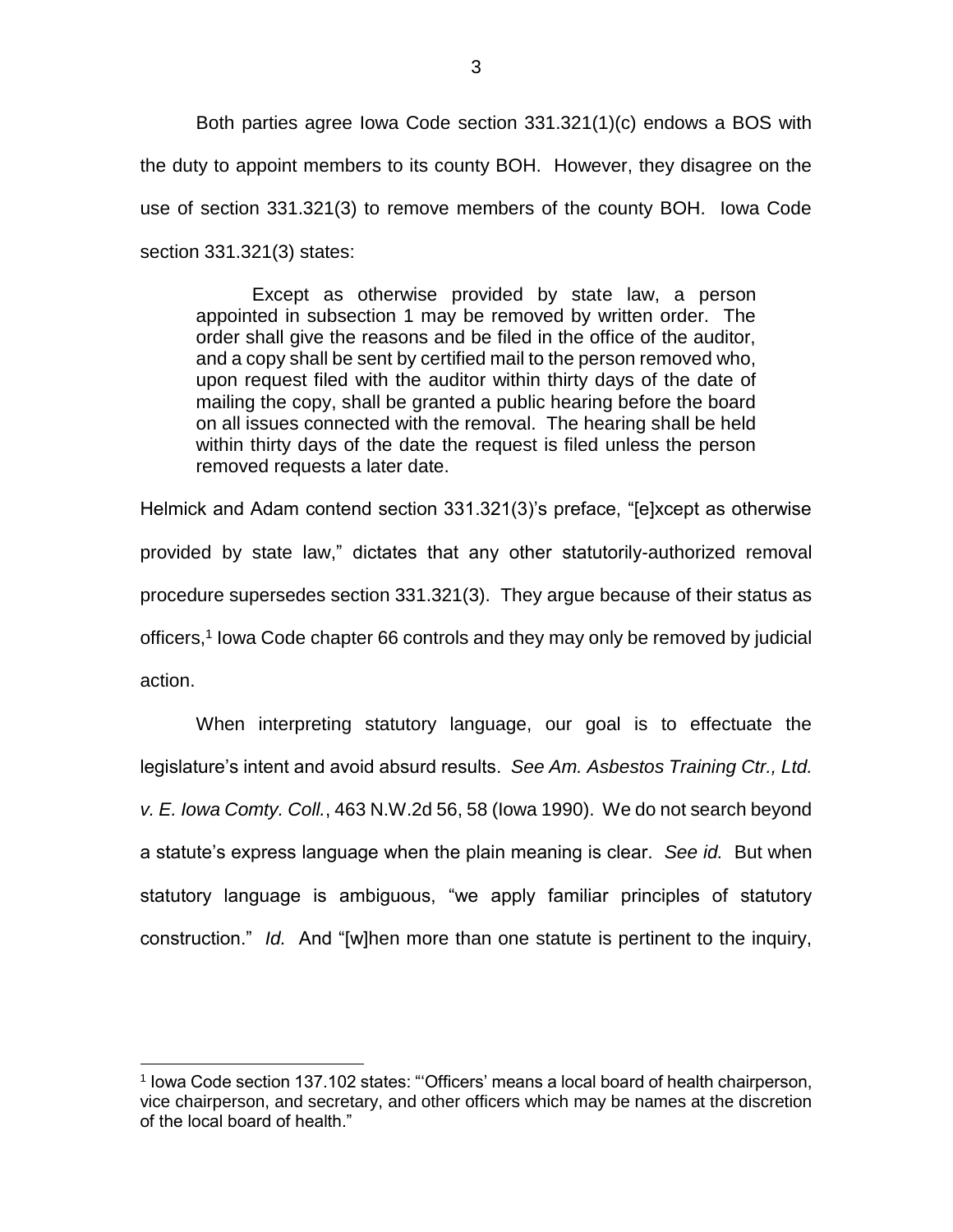we consider the statutes together in an attempt to harmonize them." *Id.* (citing *Harden v. State*, 434 N.W.2d 881, 884 (Iowa 1989)).

When considering chapter 66 and section 331.321(3) together, it is apparent each provides a means for removal by different entities. Section 331.321(3) provides the BOS broad authority to remove a member of the BOH. Such authority is logical given the BOS is also endowed with the authority to appoint members to the BOH. *See* Iowa Code § 331.321(1)(c). Conversely, chapter 66 provides interested parties, other than a BOS, a means to remove appointed or elected officers under limited circumstances. *See id.* §§ 66.1A (authorizing removal for an officer's habitual neglect or refusal to perform official duties, willful misconduct or maladministration, corruption, extortion, felony conviction, intoxication, or conviction for violation chapter 68A); 66.3 (permitting the attorney general, five registered voters of the county, or the county attorney to file a petition to remove a county officer by judicial action). The two methods for removal are not in conflict; rather, they coincide with one another. Chapter 66 does not supersede Iowa Code section 331.321(3), and the BOS had the authority to remove Helmick and Adam in accordance with the procedure set out in section 331.321(3) which it followed.

Helmick and Adam's claim that they could not be removed prior to the expiration of their three-year terms without cause is also flawed. While Iowa Code section 137.105(1)(e) states a "board of health member shall serve a term of three years," such general mandate does not limit removal to for cause justifications. *Compare* Iowa Code § 137.105(1)(e) (stating members of a BOH are appointed to three-year terms without mention to basis for removal), *with id.* § 414.8 (stating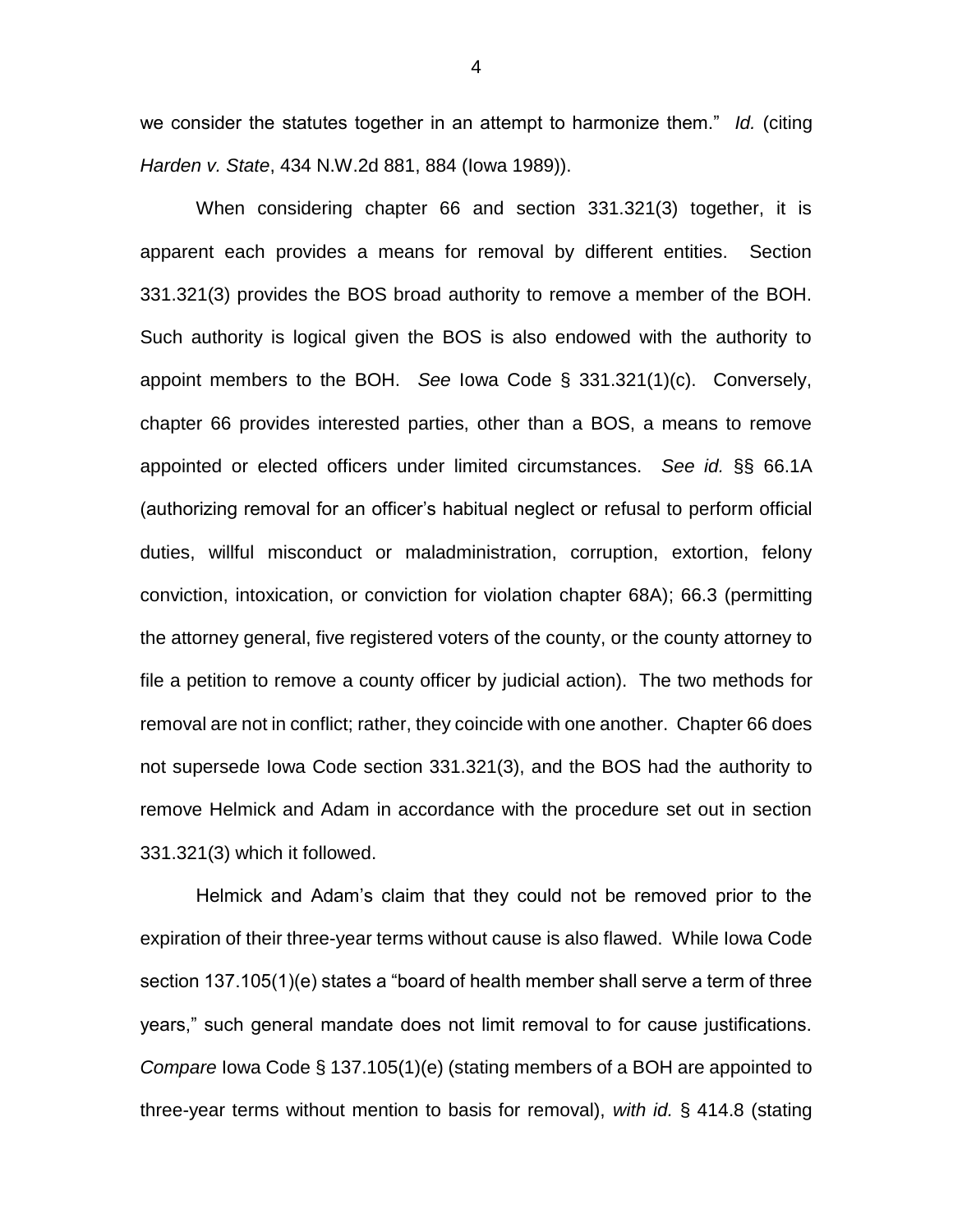members of a city board of adjustment shall be appointed to various terms of years and "shall be removable for cause by the appointing authority upon written charges and after public hearing"). We find support for our conclusion in Iowa Code section 137.105(1)(g), which provides that any BOH vacancy "due to death, resignation, or *other cause*" (emphasis added) should be filled for the remainder of the original appointment's term. This section contemplates a member's removal by some means prior to the completion of the member's three-year term. Yet chapter 137, governing local boards of health, provides no guidance regarding removal of BOH members for cause or otherwise. Without such guidance, we look to the general provisions of section 331.321(3) permitting the BOS to remove BOH members by a written order giving reasons for removal and complying with the required filing process and providing opportunity for a public hearing. Section 331.321(3) requires no for cause justification before removal of a board member. *Cf. Waddell v. Brooke*, 684 N.W.2d 185, 190 (Iowa 2004) (determining Iowa Code section 372.15, <sup>2</sup> containing almost identical language to section 331.321(3), does not require removal be for cause). We conclude Helmick and Adam's appointments

 $\overline{a}$ 

<sup>2</sup> Section 372.15 states:

Except as otherwise provided by state or city law, all persons appointed to city office may be removed by the officer or body making the appointment, but every such removal shall be by written order. The order shall give the reasons, be filed in the office of the city clerk, and a copy shall be sent by certified mail to the person removed who, upon request filed with the clerk within thirty days of the date of mailing the copy, shall be granted a public hearing before the council on all issues connected with the removal. The hearing shall be held within thirty days of the date the request is filed, unless the person removed requests a later date.